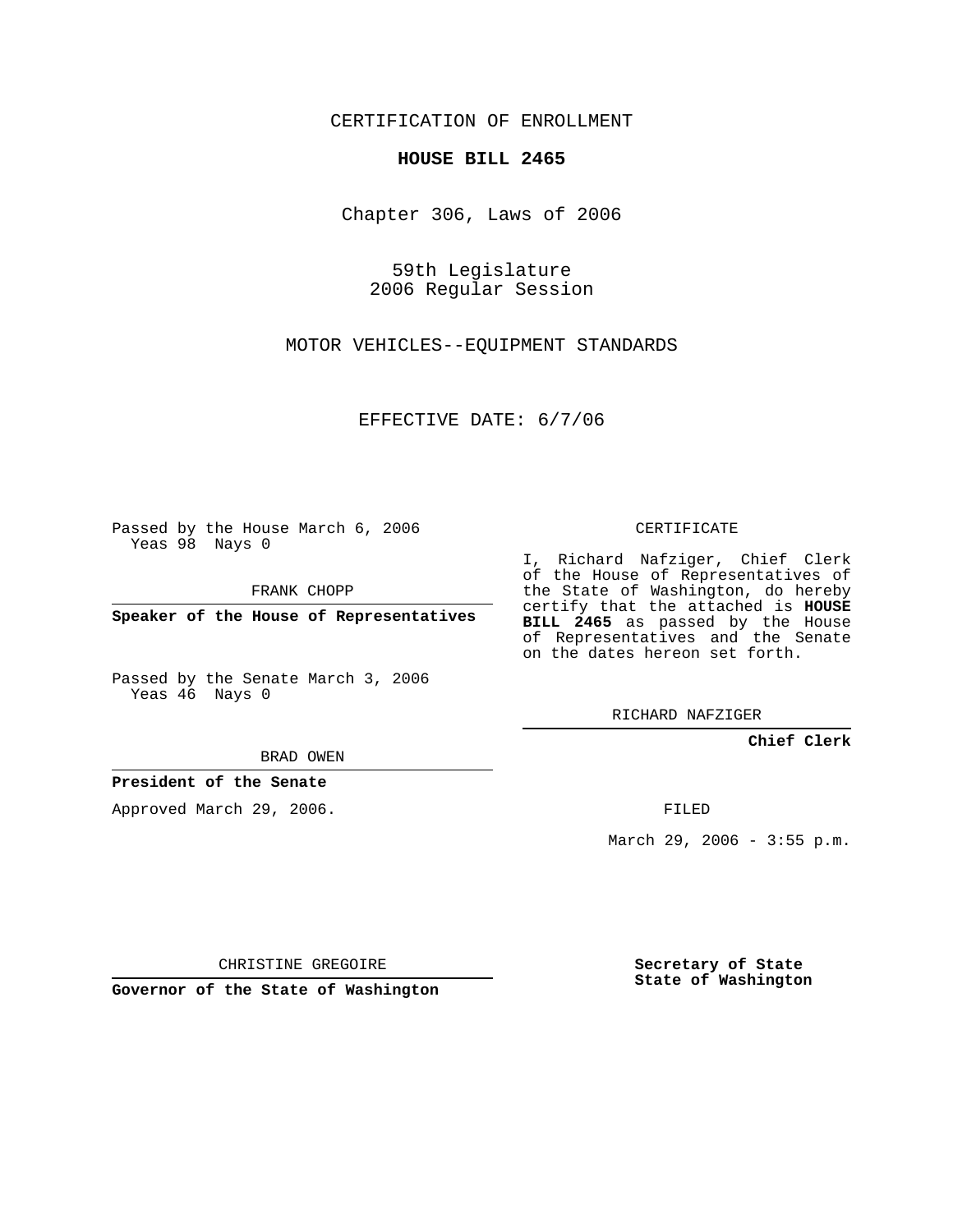## **HOUSE BILL 2465** \_\_\_\_\_\_\_\_\_\_\_\_\_\_\_\_\_\_\_\_\_\_\_\_\_\_\_\_\_\_\_\_\_\_\_\_\_\_\_\_\_\_\_\_\_

\_\_\_\_\_\_\_\_\_\_\_\_\_\_\_\_\_\_\_\_\_\_\_\_\_\_\_\_\_\_\_\_\_\_\_\_\_\_\_\_\_\_\_\_\_

## AS AMENDED BY THE SENATE

Passed Legislature - 2006 Regular Session

## **State of Washington 59th Legislature 2006 Regular Session**

**By** Representatives Lovick, Kessler, P. Sullivan, Haler and O'Brien; by request of Washington State Patrol

Prefiled 1/6/2006. Read first time 01/09/2006. Referred to Committee on Transportation.

 1 AN ACT Relating to vehicle equipment standards related to original 2 equipment installed; and amending RCW 46.37.010, 46.37.070, 46.37.200, 3 and 46.37.390.

4 BE IT ENACTED BY THE LEGISLATURE OF THE STATE OF WASHINGTON:

 5 **Sec. 1.** RCW 46.37.010 and 2005 c 213 s 7 are each amended to read 6 as follows:

7 (1) It is a traffic infraction for any person to drive or move<sub>1</sub> or 8 for ((the)) <u>a vehicle</u> owner to cause or knowingly permit to be driven 9 or moved, on any highway any vehicle or combination of vehicles 10  $((\text{which}))$  that:

11 (a) Is in such unsafe condition as to endanger any person((<del>, or</del> 12 which does not contain those parts or)  $i$ 

13 (b) Is not at all times equipped with such lamps and other 14 equipment in proper working condition and adjustment as required  $((\pm n))$ 15 by this chapter or ((<del>in regulations</del>)) <u>by rules</u> issued by ((<del>the chief</del> 16  $ef)$ ) the Washington state patrol( $\sqrt{f}$  or which is equipped in any  $17$  manner));

18 (c) Contains any parts in violation of this chapter or ((the state 19 patrol's regulations, or)) rules issued by the Washington state patrol.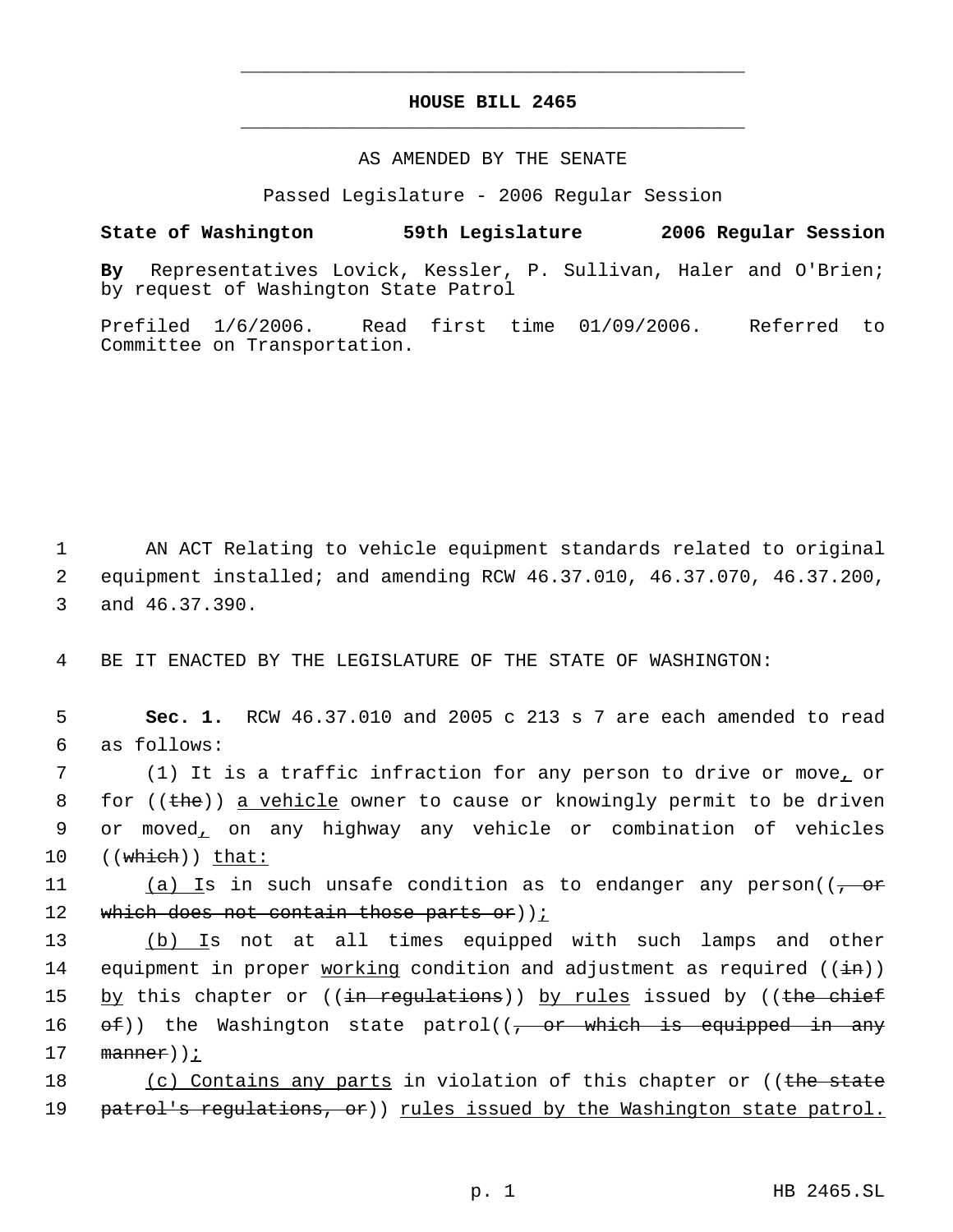1 (2) It is a traffic infraction for any person to do any act forbidden or fail to perform any act required under this chapter or ((the state patrol's regulations)) rules issued by the Washington state patrol.

 $((+2))$   $(3)$  Nothing contained in this chapter or the state patrol's regulations shall be construed to prohibit the use of additional parts and accessories on any vehicle not inconsistent with the provisions of this chapter or the state patrol's regulations.

 $((+3))$   $(4)$  The provisions of the chapter and the state patrol's regulations with respect to equipment on vehicles shall not apply to implements of husbandry, road machinery, road rollers, or farm tractors except as herein made applicable.

 $((+4))$  (5) No owner or operator of a farm tractor, self-propelled unit of farm equipment, or implement of husbandry shall be guilty of a crime or subject to penalty for violation of RCW 46.37.160 as now or hereafter amended unless such violation occurs on a public highway.

 $((+5))$   $(6)$  It is a traffic infraction for any person to sell or offer for sale vehicle equipment which is required to be approved by the state patrol as prescribed in RCW 46.37.005 unless it has been approved by the state patrol.

21  $((\lbrace 6 \rbrace))$  (7) The provisions of this chapter with respect to equipment required on vehicles shall not apply to motorcycles or motor-driven cycles except as herein made applicable.

24  $((+7))$  (8) This chapter does not apply to off-road vehicles used on nonhighway roads.

 $((+8))$  (9) This chapter does not apply to vehicles used by the state parks and recreation commission exclusively for park maintenance and operations upon public highways within state parks.

 $((+9))$  (10) Notices of traffic infraction issued to commercial drivers under the provisions of this chapter with respect to equipment required on commercial motor vehicles shall not be considered for driver improvement purposes under chapter 46.20 RCW.

 $((+10))$   $(11)$  Whenever a traffic infraction is chargeable to the owner or lessee of a vehicle under subsection (1) of this section, the driver shall not be arrested or issued a notice of traffic infraction unless the vehicle is registered in a jurisdiction other than Washington state, or unless the infraction is for an offense that is clearly within the responsibility of the driver.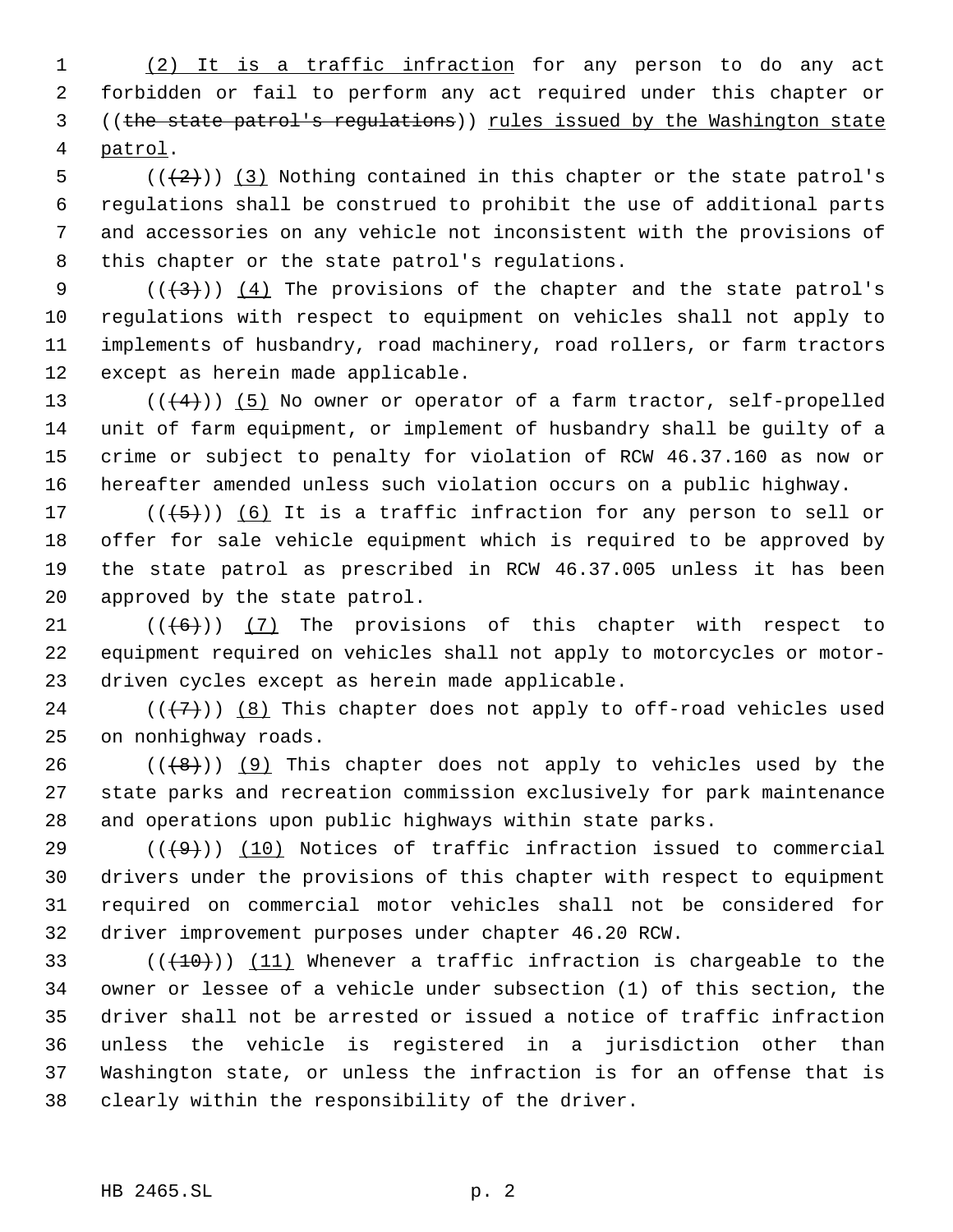$((+11))$   $(12)$  Whenever the owner or lessee is issued a notice of traffic infraction under this section the court may, on the request of the owner or lessee, take appropriate steps to make the driver of the vehicle, or any other person who directs the loading, maintenance, or operation of the vehicle, a codefendant. If the codefendant is held solely responsible and is found to have committed the traffic infraction, the court may dismiss the notice against the owner or lessee.

 **Sec. 2.** RCW 46.37.070 and 1977 ex.s. c 355 s 7 are each amended to read as follows:

 (1) After January 1, 1964, every motor vehicle, trailer, semitrailer, and pole trailer shall be equipped with two or more stop lamps meeting the requirements of RCW 46.37.200, except that passenger cars manufactured or assembled prior to January 1, 1964, shall be equipped with at least one such stop lamp. On a combination of vehicles, only the stop lamps on the rearmost vehicle need actually be seen from the distance specified in RCW 46.37.200(1).

 (2) After January 1, 1960, every motor vehicle, trailer, semitrailer and pole trailer shall be equipped with electric turn signal lamps meeting the requirements of RCW 46.37.200(2), except that passenger cars, trailers, semitrailers, pole trailers, and trucks less than eighty inches in width, manufactured or assembled prior to January 1, 1953, need not be equipped with electric turn signal lamps.

 (3) Every passenger car manufactured or assembled after September 25 1, 1985; and every passenger truck, passenger van, or passenger sports 26 utility vehicle manufactured or assembled after September 1, 1993, must 27 be equipped with a rear center high-mounted stop lamp meeting the requirements of RCW 46.37.200(3).

 **Sec. 3.** RCW 46.37.200 and 1977 ex.s. c 355 s 17 are each amended to read as follows:

 (1) Any vehicle may be equipped and when required under this chapter shall be equipped with a stop lamp or lamps on the rear of the vehicle which shall display a red or amber light, or any shade of color between red and amber, visible from a distance of not less than one hundred feet and on any vehicle manufactured or assembled after January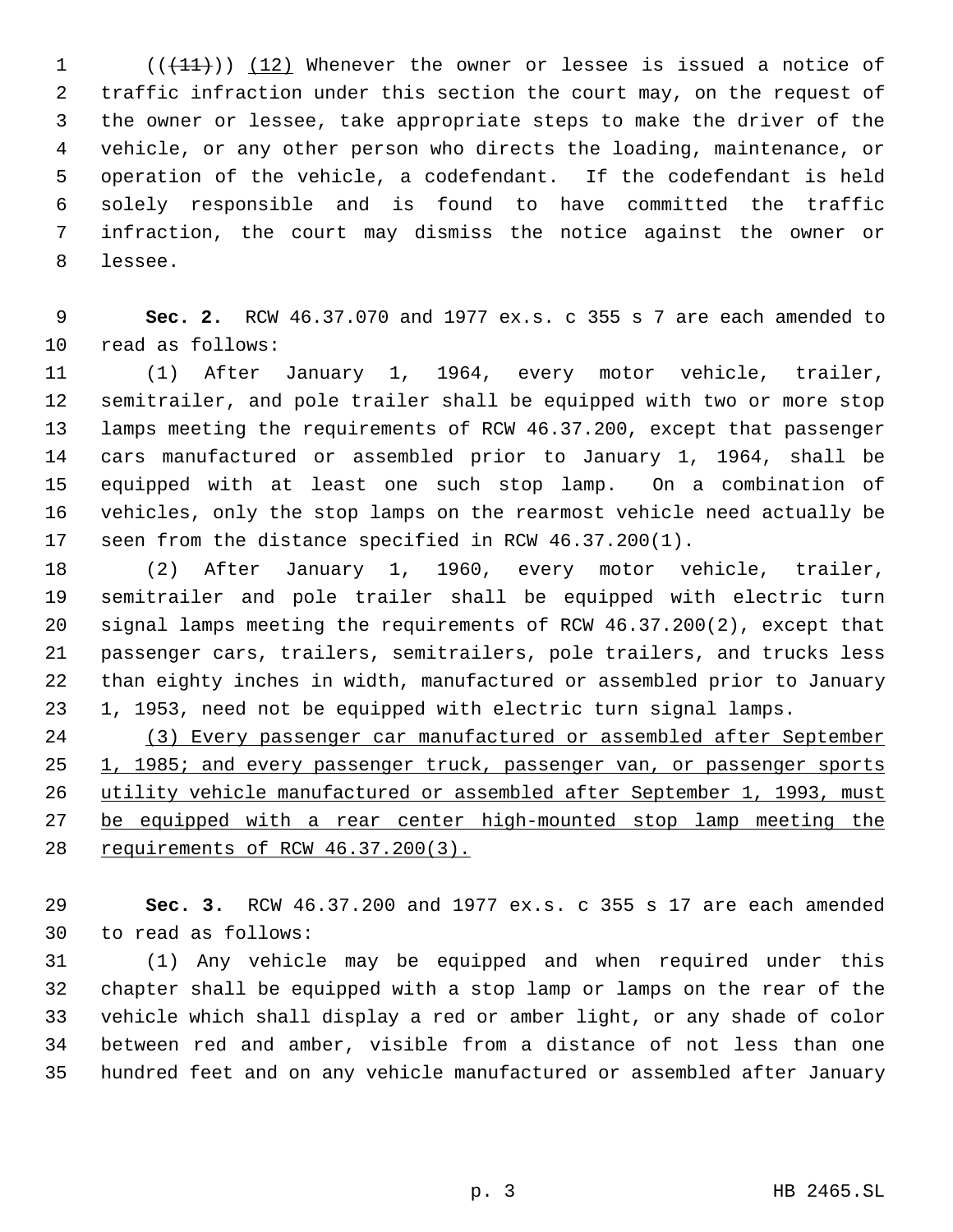1, 1964, three hundred feet to the rear in normal sunlight, and which shall be actuated upon application of a service brake, and which may but need not be incorporated with one or more other rear lamps.

 (2) Any vehicle may be equipped and when required under RCW 46.37.070(2) shall be equipped with electric turn signals which shall indicate an intention to turn by flashing lights showing to the front and rear of a vehicle or on a combination of vehicles on the side of the vehicle or combination toward which the turn is to be made. The lamps showing to the front shall be mounted on the same level and as widely spaced laterally as practicable and, when signaling, shall emit amber light: PROVIDED, That on any vehicle manufactured prior to January 1, 1969, the lamps showing to the front may emit white or amber light, or any shade of light between white and amber. The lamp showing to the rear shall be mounted on the same level and as widely spaced laterally as practicable, and, when signaling, shall emit a red or amber light, or any shade of color between red and amber. Turn signal lamps shall be visible from a distance of not less than five hundred feet to the front and rear in normal sunlight. Turn signal lamps may, but need not be, incorporated in other lamps on the vehicle.

 (3) Any vehicle may be equipped and when required under this chapter shall be equipped with a center high-mounted stop lamp mounted on the center line of the rear of the vehicle. These stop lamps shall display a red light visible from a distance of not less than three 24 hundred feet to the rear in normal sunlight, and shall be actuated upon application of a service brake, and may not be incorporated with any 26 other rear lamps.

 **Sec. 4.** RCW 46.37.390 and 2001 c 293 s 1 are each amended to read as follows:

 (1) Every motor vehicle shall at all times be equipped with a muffler in good working order and in constant operation to prevent excessive or unusual noise, and no person shall use a muffler cut-out, bypass, or similar device upon a motor vehicle on a highway.

 (2)(a) No motor vehicle first sold and registered as a new motor vehicle on or after January 1, 1971, shall discharge into the atmosphere at elevations of less than three thousand feet any air contaminant for a period of more than ten seconds which is: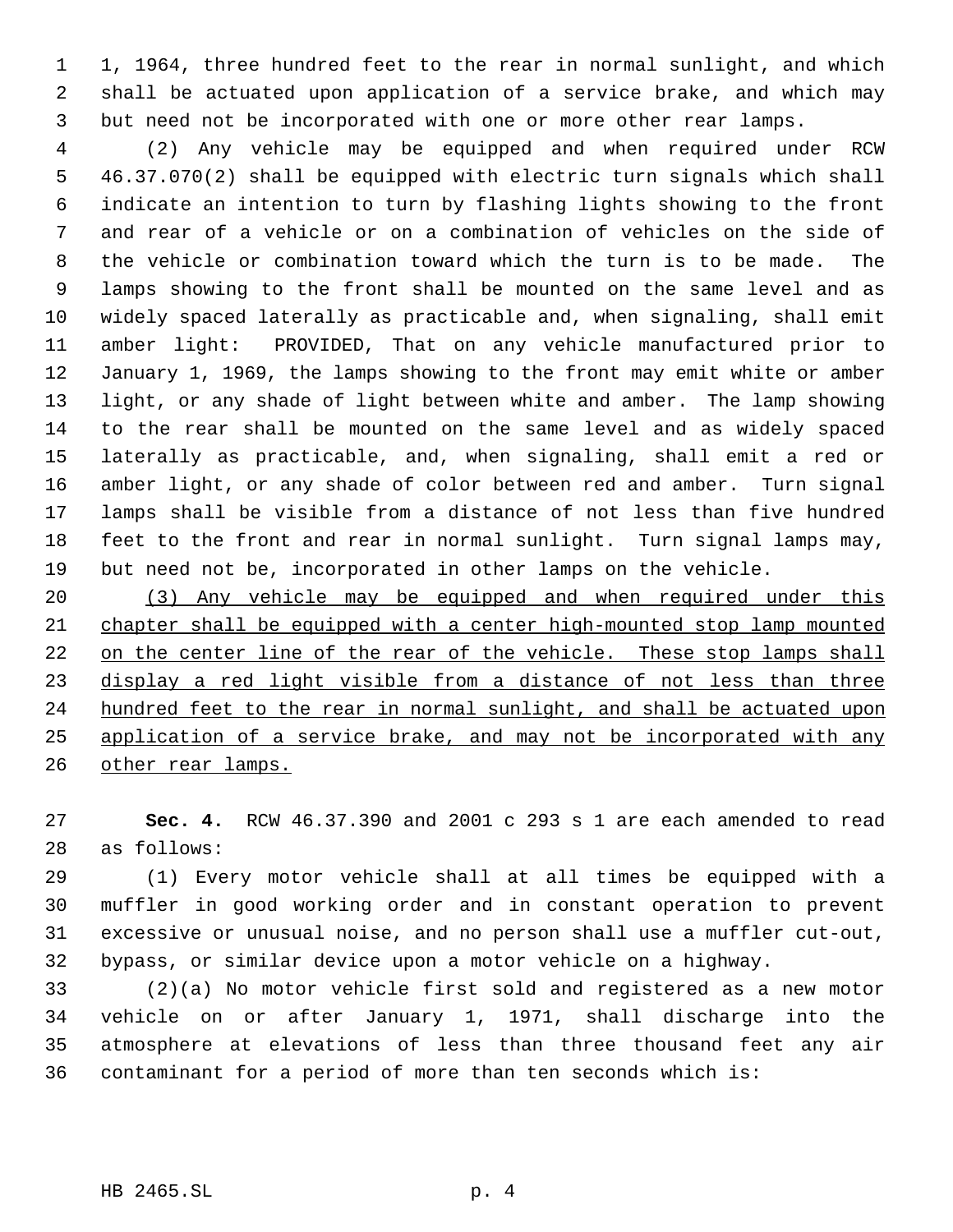(i) As dark as or darker than the shade designated as No. 1 on the Ringelmann chart, as published by the United States bureau of mines; or

 (ii) Of such opacity as to obscure an observer's view to a degree equal to or greater than does smoke described in subsection (a)(i) above.

 (b) No motor vehicle first sold and registered prior to January 1, 1971, shall discharge into the atmosphere at elevations of less than three thousand feet any air contaminant for a period of more than ten seconds which is:

 (i) As dark as or darker than the shade designated as No. 2 on the Ringelmann chart, as published by the United States bureau of mines; or

 (ii) Of such opacity as to obscure an observer's view to a degree equal to or greater than does smoke described in subsection (b)(i) above.

 (c) For the purposes of this subsection the following definitions shall apply:

 (i) "Opacity" means the degree to which an emission reduces the transmission of light and obscures the view of an object in the background;

 (ii) "Ringelmann chart" means the Ringelmann smoke chart with instructions for use as published by the United States bureau of mines in May 1967 and as thereafter amended, information circular 7718.

 (3) No person shall modify the exhaust system of a motor vehicle in a manner which will amplify or increase the noise emitted by the engine of such vehicle above that emitted by the muffler originally installed on the vehicle, and it shall be unlawful for any person to operate a motor vehicle not equipped as required by this subsection, or which has 28 been amplified as prohibited by this subsection ((so that the vehicle's exhaust noise exceeds ninety-five decibels as measured by the Society 30 of Automotive Engineers (SAE) test procedure J1169 (May, 1998). It is not a violation of this subsection unless proven by proper authorities that the exhaust system modification results in noise amplification in excess of ninety-five decibels under the prescribed SAE test 34 standard)). A court may dismiss an infraction notice for a violation of this subsection if there is reasonable grounds to believe that the vehicle was not operated in violation of this subsection.

This subsection (3) does not apply to vehicles twenty-five or more